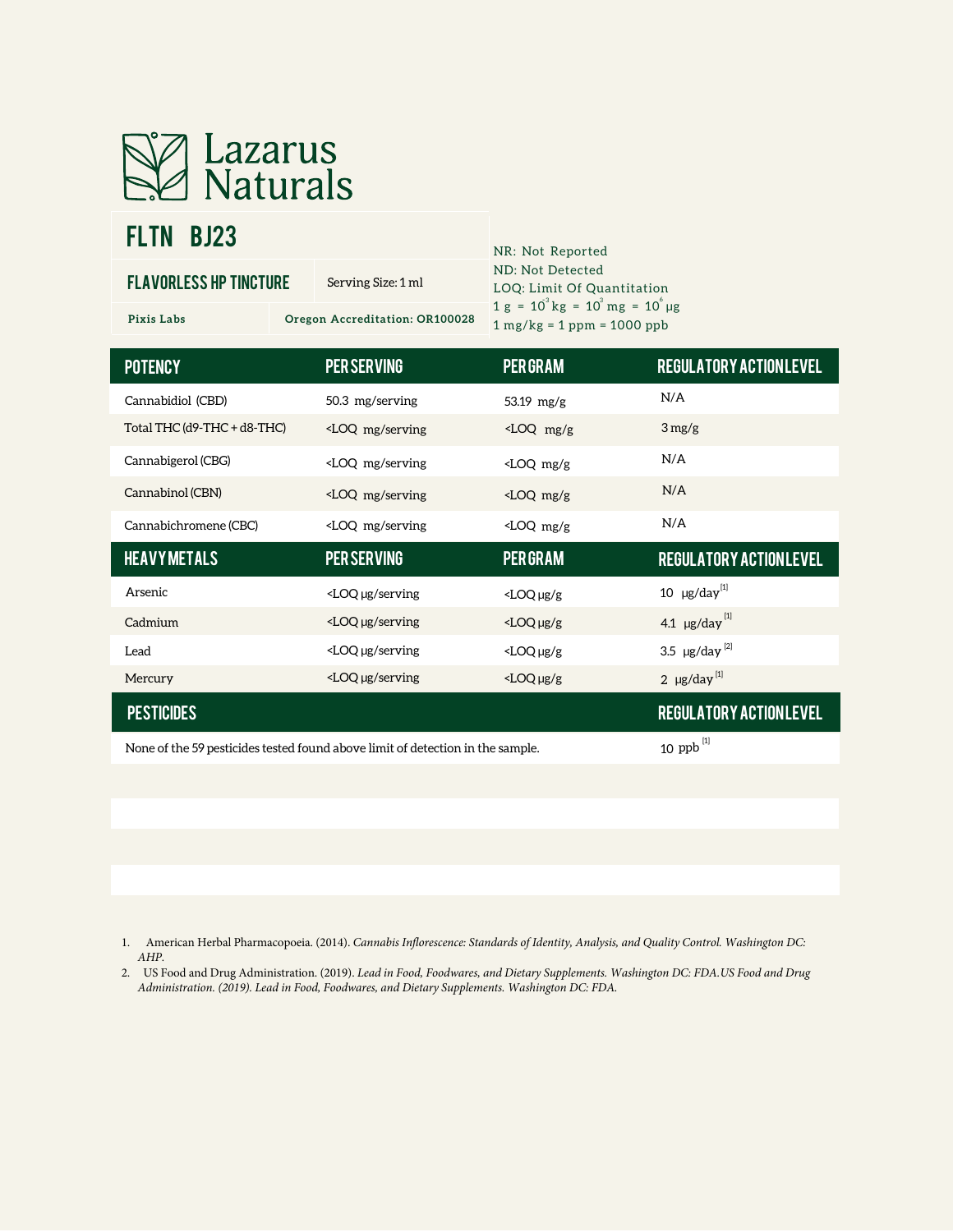



**Job Number: Report Date: ORELAP#:** 10/15/2019 OR100028 **Received:** 10/08/19 16:42 **Purchase Order:** 19-012291 **Report Number:** 19-012291-00

Page 1 of 7

| <b>Product identity:</b><br><b>Laboratory ID:</b> | <b>BJ23 FLTN Middle</b><br>19-012291-0002 |        | <b>Client/Metrc ID:</b><br><b>Sample Date:</b> |                |                   |                  |
|---------------------------------------------------|-------------------------------------------|--------|------------------------------------------------|----------------|-------------------|------------------|
|                                                   |                                           |        |                                                | <b>Summary</b> |                   |                  |
| Potency:                                          |                                           |        |                                                |                |                   |                  |
| Analyte per 1ml                                   | <b>Result</b>                             | Limits | <b>Units</b>                                   | <b>Status</b>  | CBD-Total per 1ml | 50.3 mg/1ml      |
| CBD per 1ml                                       | 50.3                                      |        | mg/1ml                                         |                |                   |                  |
| CBDV per 1ml <sup>t</sup>                         | 0.137                                     |        | mg/1ml                                         |                | THC-Total per 1ml | $< 0.059$ mg/1ml |
|                                                   |                                           |        |                                                |                |                   |                  |

Test results relate only to the parameters tested and to the samples as received by the laboratory. Test results meet all requirements of NELAP and the Pixis quality assurance plan unless<br>otherwise noted. This report shall

arrangements have been made.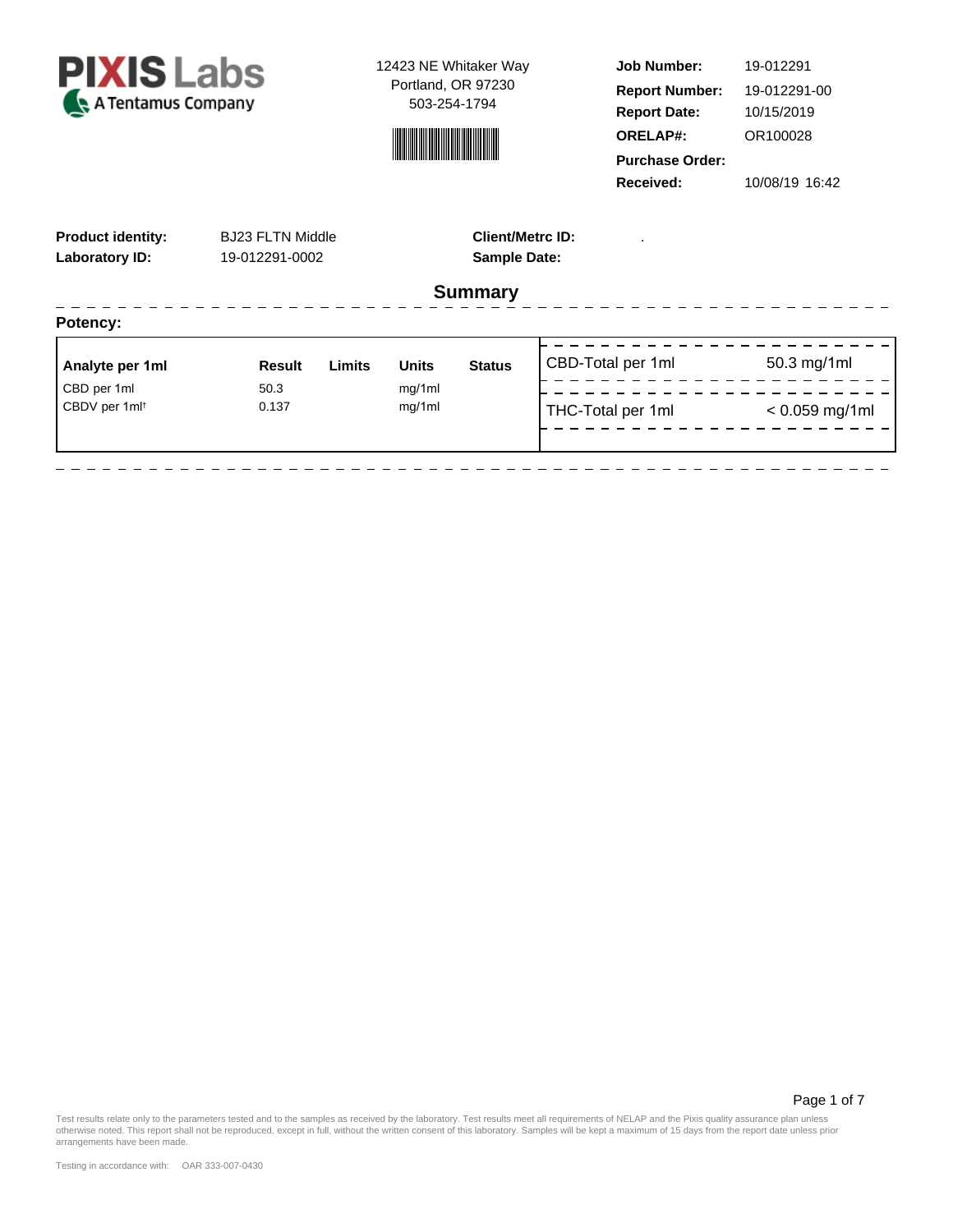



| <b>Job Number:</b>     | 19-012291      |  |  |  |  |  |
|------------------------|----------------|--|--|--|--|--|
| <b>Report Number:</b>  | 19-012291-00   |  |  |  |  |  |
| <b>Report Date:</b>    | 10/15/2019     |  |  |  |  |  |
| <b>ORELAP#:</b>        | OR100028       |  |  |  |  |  |
| <b>Purchase Order:</b> |                |  |  |  |  |  |
| Received:              | 10/08/19 16:42 |  |  |  |  |  |

| Customer:                | Etz Hayim Holdings |  |  |  |
|--------------------------|--------------------|--|--|--|
| <b>Product identity:</b> | BJ23 FLTN Middle   |  |  |  |
| <b>Client/Metrc ID:</b>  | ٠                  |  |  |  |
| <b>Sample Date:</b>      |                    |  |  |  |
| Laboratory ID:           | 19-012291-0002     |  |  |  |
| <b>Relinguished by:</b>  | ETZHH INC          |  |  |  |
| Temp:                    | 21.9 °C            |  |  |  |
| Serving Size #1:         | 0.946 a            |  |  |  |

### **Sample Results**

| Potency per 1ml                 |               |        | Batch: 1909275 |        |          |                   |              |
|---------------------------------|---------------|--------|----------------|--------|----------|-------------------|--------------|
| Analyte                         | <b>Result</b> | Limits | <b>Units</b>   | LOQ    | Analyze  | <b>Method</b>     | <b>Notes</b> |
| CBC per 1ml <sup>t</sup>        | $<$ LOQ       |        | mg/1ml         | 0.0315 | 10/14/19 | J AOAC 2015 V98-6 |              |
| CBC-A per 1ml <sup>t</sup>      | $<$ LOQ       |        | mg/1ml         | 0.0315 | 10/14/19 | J AOAC 2015 V98-6 |              |
| CBC-Total per 1ml <sup>t</sup>  | $<$ LOQ       |        | mg/1ml         | 0.0592 | 10/14/19 | J AOAC 2015 V98-6 |              |
| CBD per 1ml                     | 50.3          |        | mg/1ml         | 0.0315 | 10/14/19 | J AOAC 2015 V98-6 |              |
| CBD-A per 1ml                   | $<$ LOQ       |        | mg/1ml         | 0.0315 | 10/14/19 | J AOAC 2015 V98-6 |              |
| CBD-Total per 1ml               | 50.3          |        | mg/1ml         | 0.0592 | 10/14/19 | J AOAC 2015 V98-6 |              |
| CBDV per 1ml <sup>t</sup>       | 0.137         |        | mg/1ml         | 0.0315 | 10/14/19 | J AOAC 2015 V98-6 |              |
| CBDV-A per 1ml <sup>t</sup>     | $<$ LOQ       |        | mg/1ml         | 0.0315 | 10/14/19 | J AOAC 2015 V98-6 |              |
| CBDV-Total per 1ml <sup>t</sup> | 0.137         |        | mg/1ml         | 0.0588 | 10/14/19 | J AOAC 2015 V98-6 |              |
| CBG per 1ml <sup>t</sup>        | $<$ LOQ       |        | mg/1ml         | 0.0315 | 10/14/19 | J AOAC 2015 V98-6 |              |
| CBG-A per 1ml <sup>t</sup>      | $<$ LOQ       |        | mg/1ml         | 0.0315 | 10/14/19 | J AOAC 2015 V98-6 |              |
| CBG-Total per 1ml <sup>t</sup>  | $<$ LOQ       |        | mg/1ml         | 0.0592 | 10/14/19 | J AOAC 2015 V98-6 |              |
| CBL per 1ml <sup>t</sup>        | $<$ LOQ       |        | mg/1ml         | 0.0315 | 10/14/19 | J AOAC 2015 V98-6 |              |
| CBN per 1ml                     | $<$ LOQ       |        | mg/1ml         | 0.0315 | 10/14/19 | J AOAC 2015 V98-6 |              |
| ∆8-THC per 1ml <sup>t</sup>     | $<$ LOQ       |        | mg/1ml         | 0.0315 | 10/14/19 | J AOAC 2015 V98-6 |              |
| $\Delta$ 9-THC per 1ml          | $<$ LOQ       |        | mg/1ml         | 0.0315 | 10/14/19 | J AOAC 2015 V98-6 |              |
| THC-A per 1ml                   | $<$ LOQ       |        | mg/1ml         | 0.0315 | 10/14/19 | J AOAC 2015 V98-6 |              |
| THC-Total per 1ml               | $<$ LOQ       |        | mg/1ml         | 0.0592 | 10/14/19 | J AOAC 2015 V98-6 |              |
| THCV per 1ml <sup>t</sup>       | $<$ LOQ       |        | mg/1ml         | 0.0315 | 10/14/19 | J AOAC 2015 V98-6 |              |
| THCV-A per 1ml <sup>t</sup>     | $<$ LOQ       |        | mg/1ml         | 0.0315 | 10/14/19 | J AOAC 2015 V98-6 |              |
| THCV-Total per 1ml <sup>t</sup> | $<$ LOQ       |        | mg/1ml         | 0.0588 | 10/14/19 | J AOAC 2015 V98-6 |              |

This report cannot be used for ODA, OHA or OLCC compliance requirements.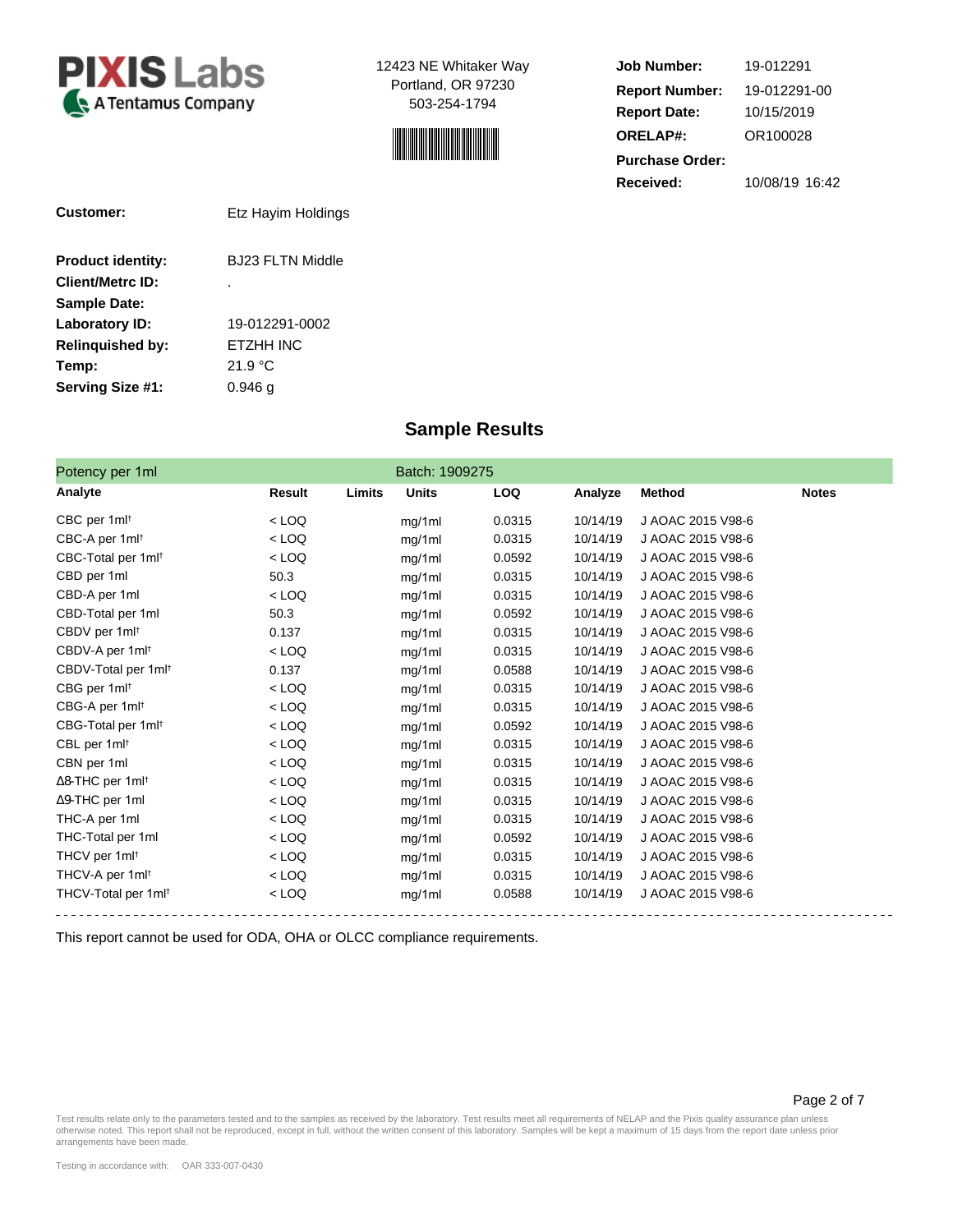



**Report Number: Report Date: ORELAP#:** 10/23/2019 OR100028 **Received:** 10/08/19 16:42 **Purchase Order:** 19-012291/D08.R00

 $\frac{1}{2}$ 

| <b>Product identity:</b> | <b>BJ23 FLTN</b> |
|--------------------------|------------------|
| Laboratory ID:           | 19-012291-0008   |

 $\frac{1}{2}$ 

**Sample Date: Client/Metrc ID:** .

\_\_\_\_\_\_\_\_\_\_\_\_\_\_\_\_\_\_\_\_\_\_\_\_\_\_\_\_\_\_\_\_\_\_\_\_\_\_

## **Summary**

#### $\frac{1}{2}$ **Metals:**

Less than LOQ for all analytes.

<u> 2 2 2 2 2 2 2</u>

Page 1 of 5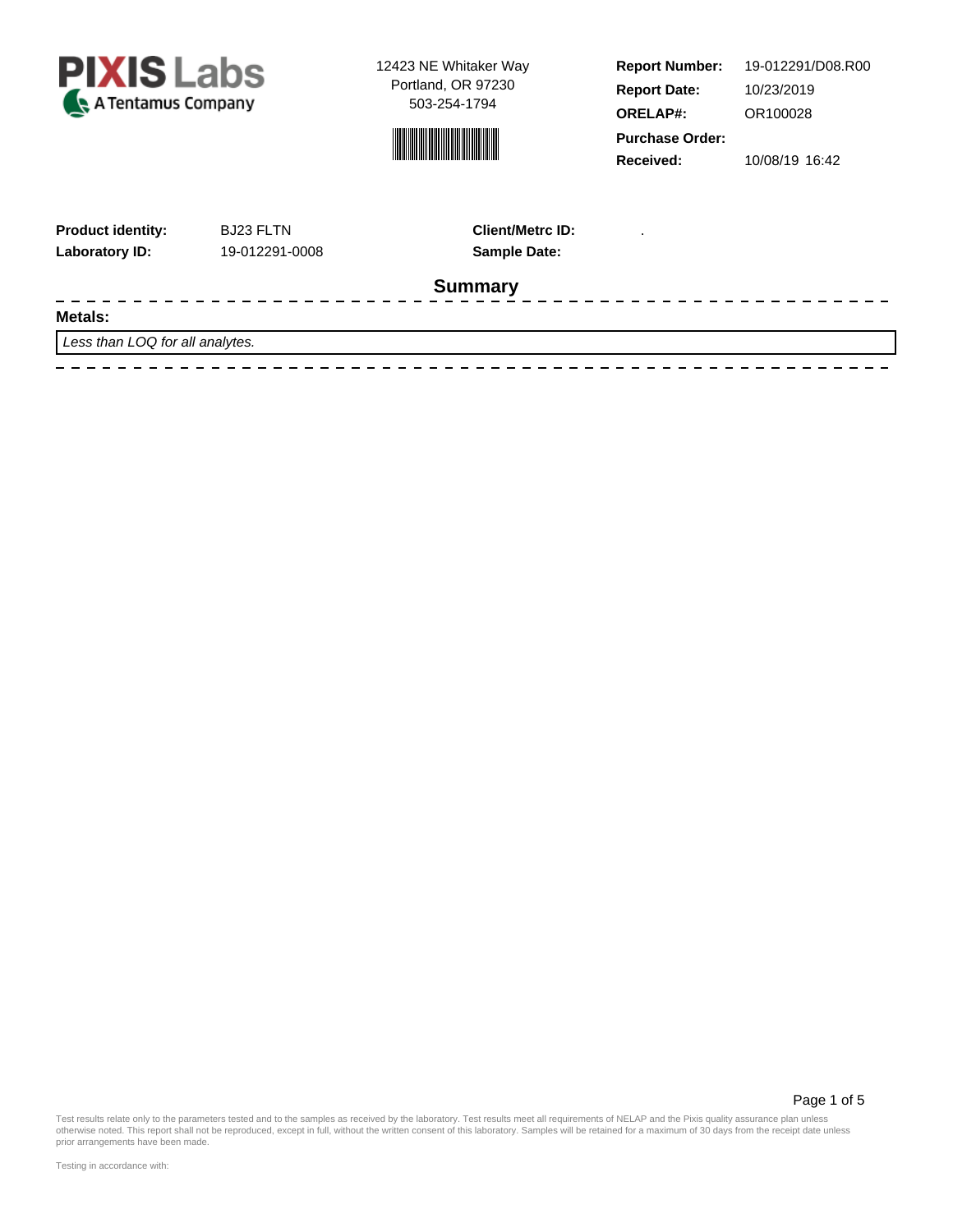



**Report Number: Report Date: ORELAP#:** 10/23/2019 OR100028 **Received:** 10/08/19 16:42 **Purchase Order:** 19-012291/D08.R00

| Customer:                | Etz Hayim Holdings |  |  |  |  |
|--------------------------|--------------------|--|--|--|--|
| <b>Product identity:</b> | BJ23 FLTN          |  |  |  |  |
| <b>Client/Metrc ID:</b>  | ٠                  |  |  |  |  |
| <b>Sample Date:</b>      |                    |  |  |  |  |
| Laboratory ID:           | 19-012291-0008     |  |  |  |  |
| <b>Relinguished by:</b>  | ETZHH INC          |  |  |  |  |
| Temp:                    | 21.9 °C            |  |  |  |  |

### **Sample Results**

| <b>Metals</b> |         |        |       |            |                |          |                     |              |
|---------------|---------|--------|-------|------------|----------------|----------|---------------------|--------------|
| Analyte       | Result  | Limits | Units | <b>LOQ</b> | <b>Batch</b>   | Analyze  | <b>Method</b>       | <b>Notes</b> |
| Arsenic       | $<$ LOQ |        | mg/kg |            | 0.0488 1909492 | 10/18/19 | AOAC 2013.06 (mod.) | X            |
| Cadmium       | $<$ LOQ |        | mg/kg |            | 0.0488 1909492 | 10/18/19 | AOAC 2013.06 (mod.) | х            |
| Lead          | $<$ LOQ |        | mg/kg |            | 0.0488 1909492 | 10/18/19 | AOAC 2013.06 (mod.) | X            |
| Mercury       | $<$ LOQ |        | mg/kg |            | 0.0244 1909492 | 10/18/19 | AOAC 2013.06 (mod.) | Х            |

Page 2 of 5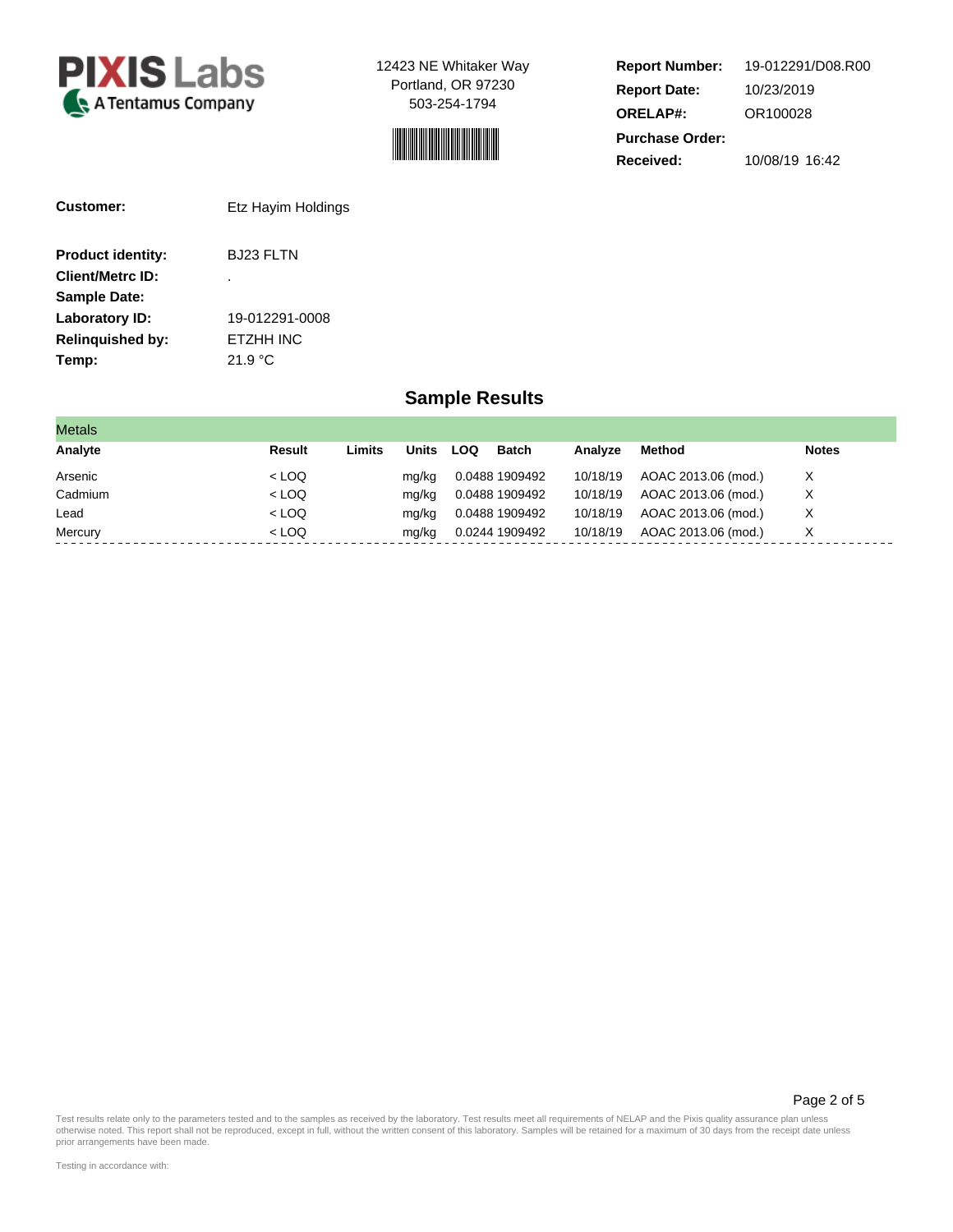



**Report Number: Report Date: ORELAP#:** 10/23/2019 OR100028 **Received:** 10/08/19 16:42 **Purchase Order:** 19-012291/D04.R00

---------------

| <b>Product identity:</b> | <b>BJ23 FLTN</b> |
|--------------------------|------------------|
| Laboratory ID:           | 19-012291-0      |

 $\frac{1}{2}$ 

**Laboratory ID:** 19-012291-0004 **Sample Date: Client/Metrc ID:** .

#### **Summary**

#### **Pesticides:**

All analytes passing and less than LOQ.

Page 1 of 7